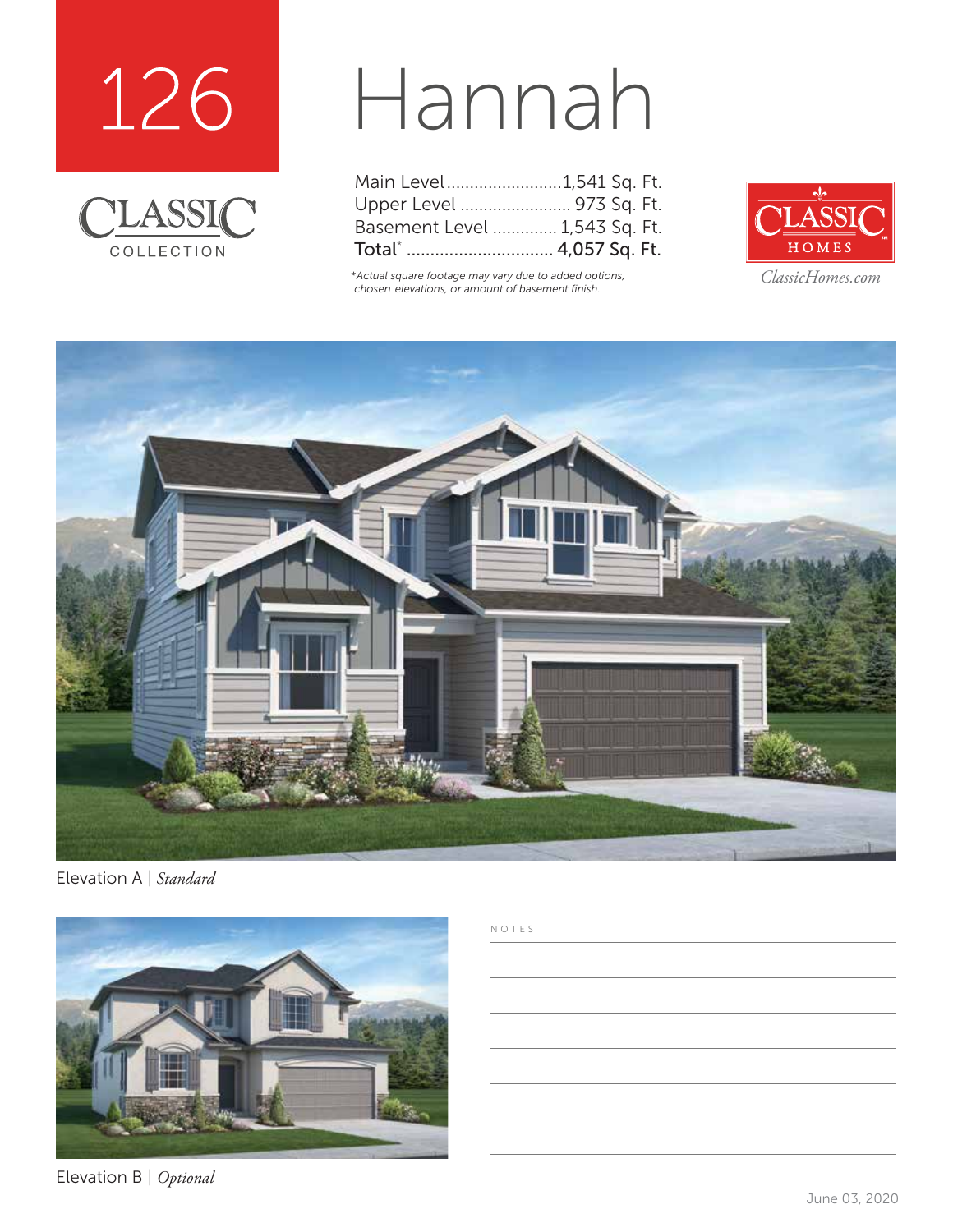Main Level



HANNAH Model 126

*Standard 'A' Elevation shown*

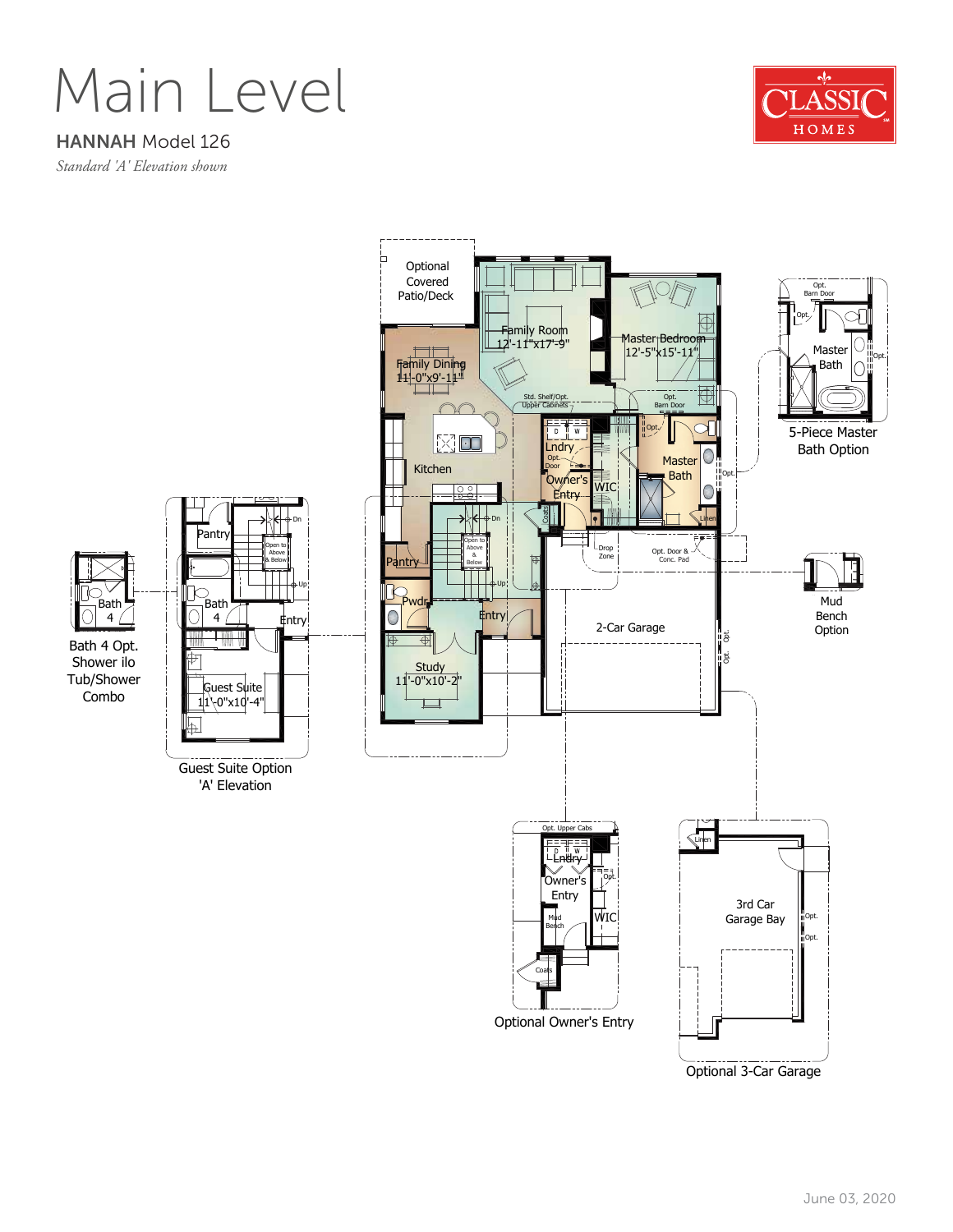Upper Level



HANNAH Model 126 *Standard 'A' Elevation shown*



Master Bedroom 2 Option